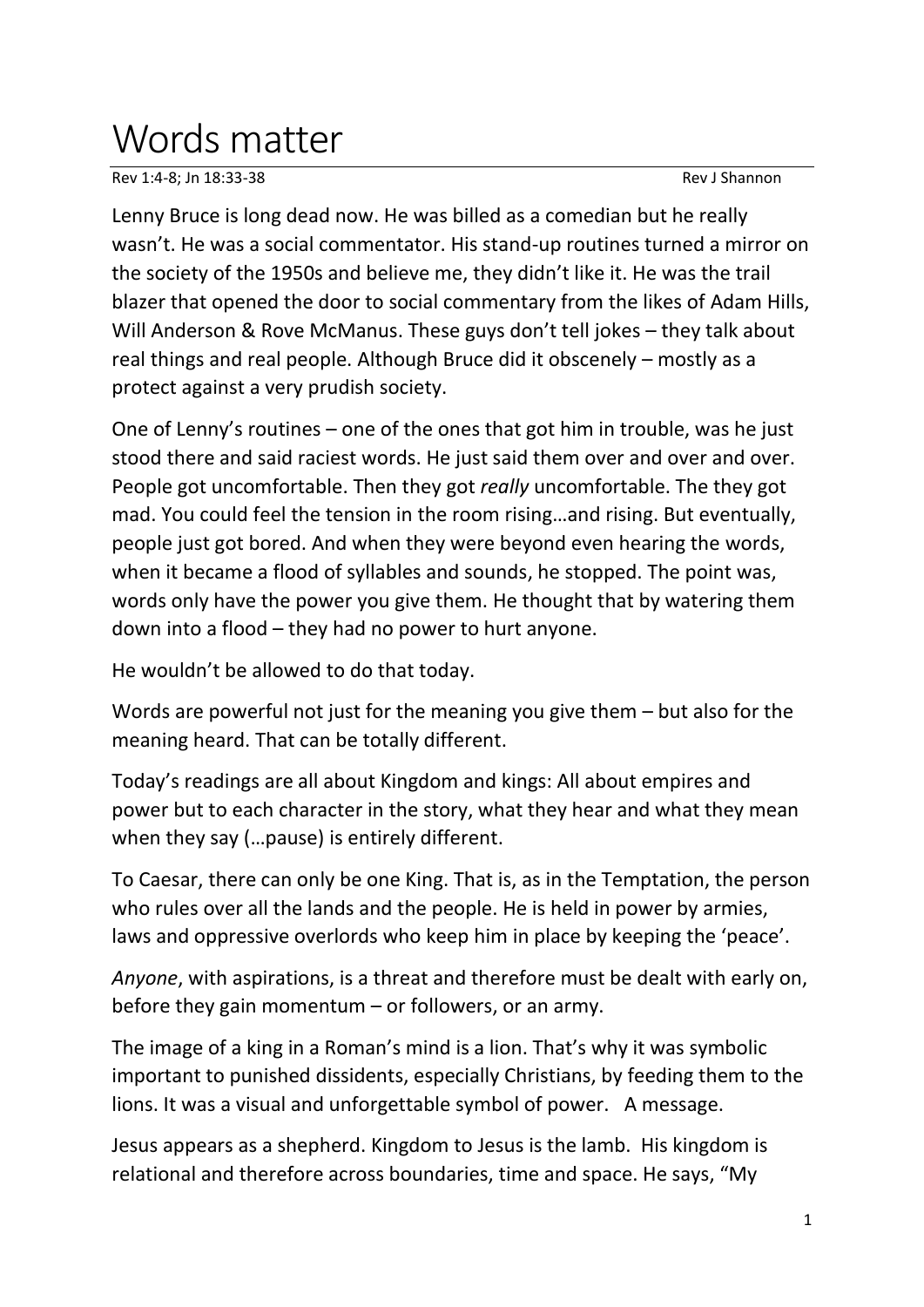Kingdom is not of this world" and so it is possible to co-exist: two kingdomsone place. The lion *can* lie down with the lamb. But all this is a little too sophisticated for Pilate.

Pilate is explicitly about political power, empire and politics. He sees what he understands…or should I say, he hears what he understands.

Interestingly, the Gospels give us different reasons for Jesus' arrest. In one, he is standing up for the unconnected, (poor, disabled, widows) which is very political and in another, it is because he raised Lazarus from the dead which is all about power.

And if you are confused, think of His followers. They expected a Lion to rise up from Judah to cast the Romans out and instead got a slaughtered lamb who said Rome is ok. It is worldly and Rome too will pass. We live in a different world and time is a different concept. We belong to another kingdom.

Now you get the picture that 'kingdom' can have many meanings.

Meanwhile, the priests as I have said before, had an arrangement with the Romans that was comfortable. They were not willing to jeopardise security for something so 'unworldly'. Parallel universes? co-exist? Relational? Bah! Too risky.

This is such a dramatic passage. It is worth acting it out on a stage. The Jewish leaders outside, Jesus inside and Pilate nipping in-between feeling powerful but acting like a servant. It's undignified and he doesn't seem to notice.

And the conversation inside is like one is speaking Greek and the other Latin. Pilate believes if there is a kingdom, there must be a king but when he asks directly, Jesus does the Jewish thing: ask a question and you'll get a question in return.

Grandmother, "is this pastrami fresh?" Grocer, "does it look like chopped liver to you?"

Are you a king?

Is that your idea or what you've been told?

Two things are happening here. They have entirely different ideas of what a king is and at the same time, Jesus challenges Pilate to trust his eyes, not what he's been told. Jesus knows they are on different plains. I wish he had simply